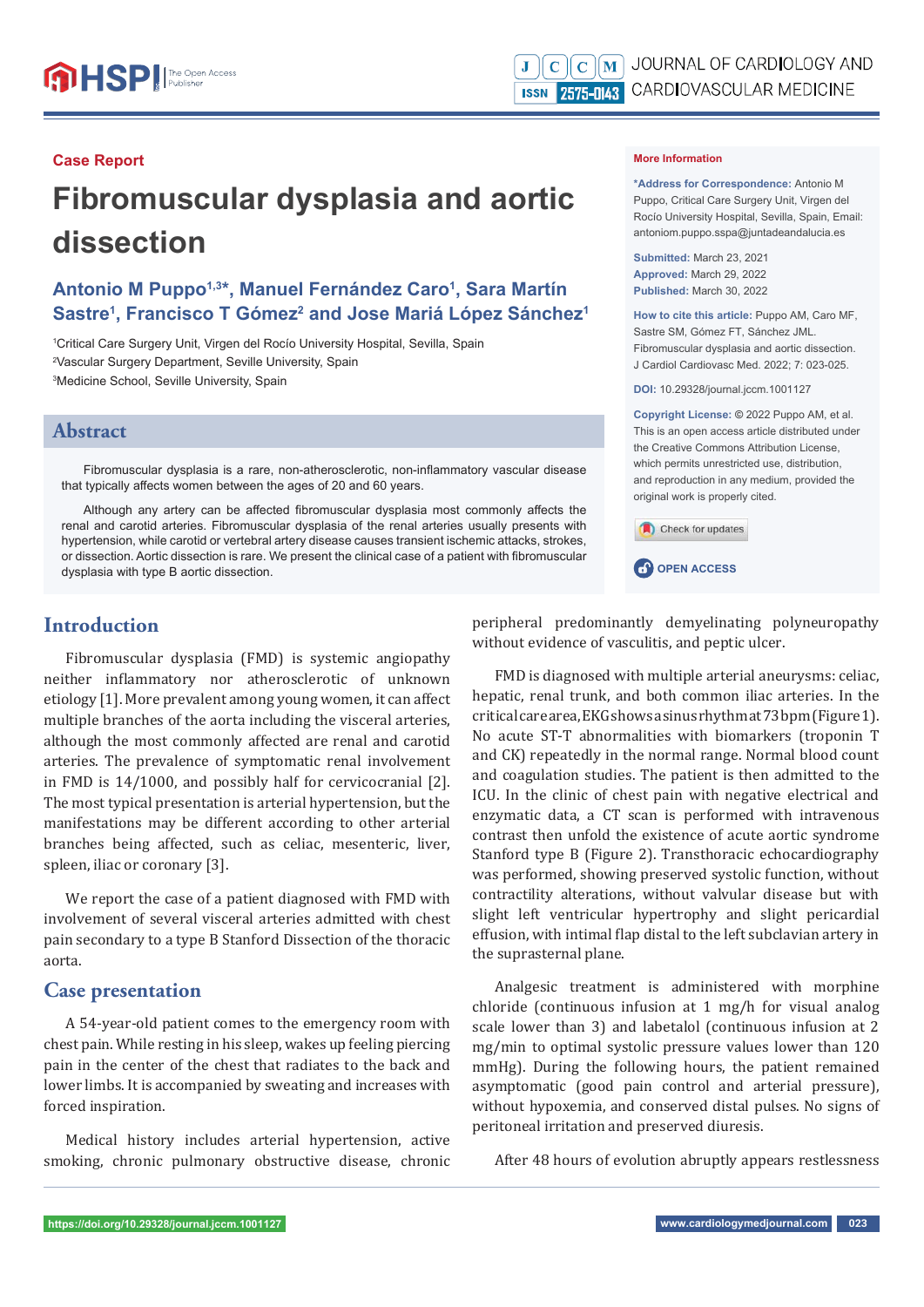



accompanied by severe pain in the back followed by cardiac arrest. New control echocardiography was performed, showing severe pericardial tamponade with an increased false lumen in the suprasternal plane, diagnosing aortic rupture. The cardiac arrest cannot be resolved despite the immediate establishment of advanced CPR measures, existing and failing to obtain authorization for necropsy.

# **Discussion**

The cause of the FMD is unknown but a variety of factors have been implicated in the development of the disease. The possibility of genetic factors being involved is supported by the existence of familiar cases including brothers and identical twins<sup>4</sup>. Although admitted that FMD can affect anybody's vessel, renal arteries followed by the internal carotid arteries are most commonly affected.

FMD is a rare disease that is often diagnosed solely based on clinical and angiographic findings. In our case, CT angiography mages show the typical appearance of a "pearl necklace" characteristic of FMD (Figure 3). Although the three arterial layers may be affected, the most frequent and responsible of the classical radiological image is the medial dysplasia, alternating areas of thickening and fibrosis in the middle and aneurysmal dilatations with loss of the internal elastic lamina.

The involvement of the aorta is rare as it makes manifest that less than 30 cases of aortic FMD are published so far, but the dissection of the thoracic aorta as a complication of FMD is even more rare [5]. This case is the third in the literature [3,4] of FMD complicated with aortic dissection and mainly pose the



**Figure 2:** Lateral CT image where it can be an observed dissection of the aortic artery, with false lumen distal to left subclavian artery to the abdominal aorta without affecting the aortic arch (Stanford type B).



**Figure 3:** CT angiography mages show the typical appearance of the "pearl necklace" characteristic of FMD.